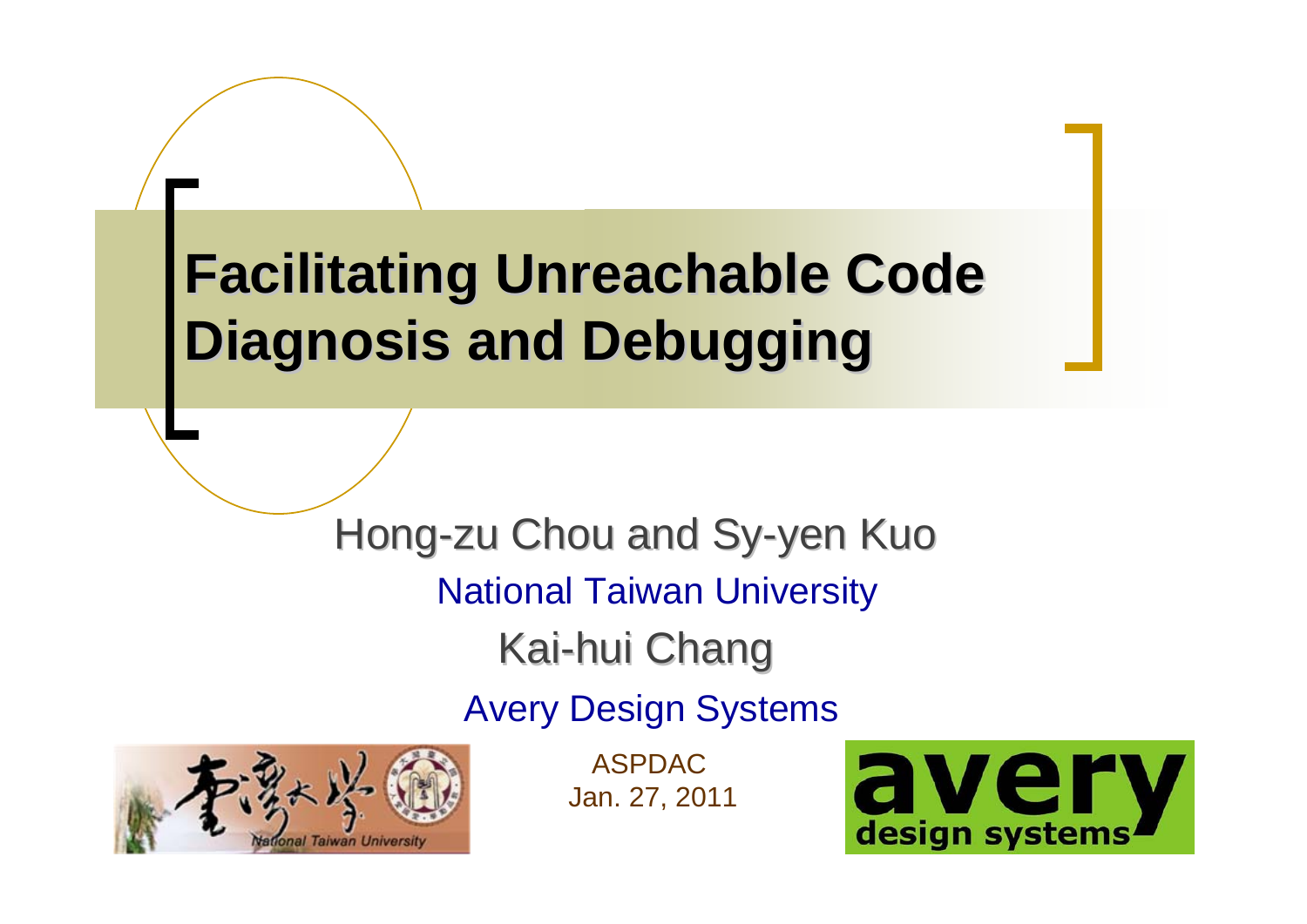#### **Motivation**

- Code coverage is an important metric in design verification
	- ${\bigcirc}$  Typically, it is performed using logic simulation with constrained-random testbench
		- Π May miss corner cases and is not accurate
	- $\circ$  Formal code statement reachability analysis provides proving capabilities [Chou *et al.*, ASPDAC10]
- Code that is proven to be unreachable is called dead code
	- ${\color{black} \bigcirc}$ Dead code is usually associated with bugs
	- ${\color{black} \bigcirc}$ Diagnosing the cause of problem can be challenging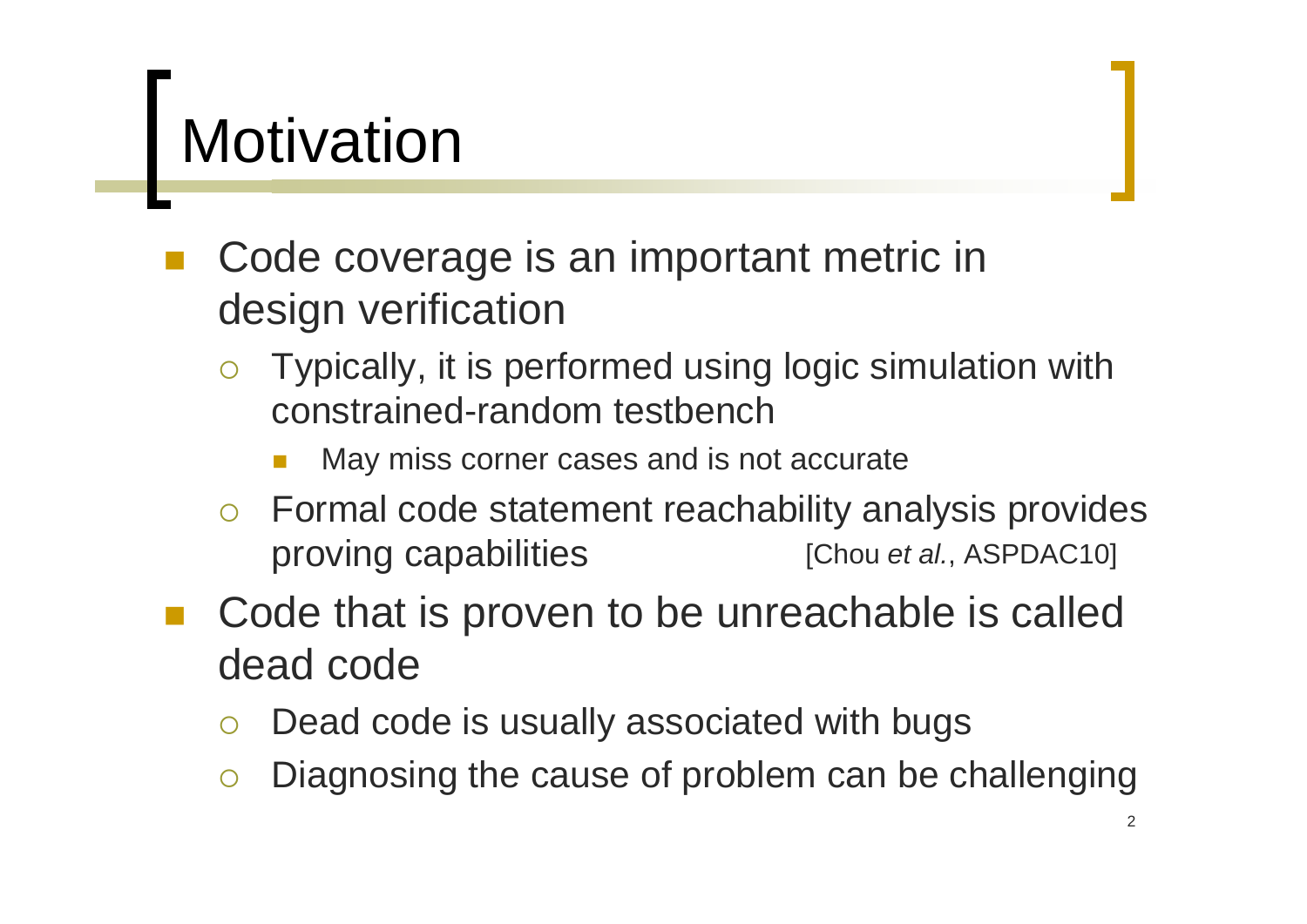#### Challenges in Unreachability Diagnosis

Engineers perform debugging using waveforms

 ${\color{black} \bigcirc}$ Unreachability means no waveform is available

- ${\bigcirc}$  Engineers have to analyze nonexistent paths to identify the cause of the problem
- Automatic error diagnosis and repair methods cannot be used
	- ${\bigcirc}$  These algorithms require the "correct values" of a signal to be known
	- ${\bigcirc}$  Unreachability means there are no correct values to be solved for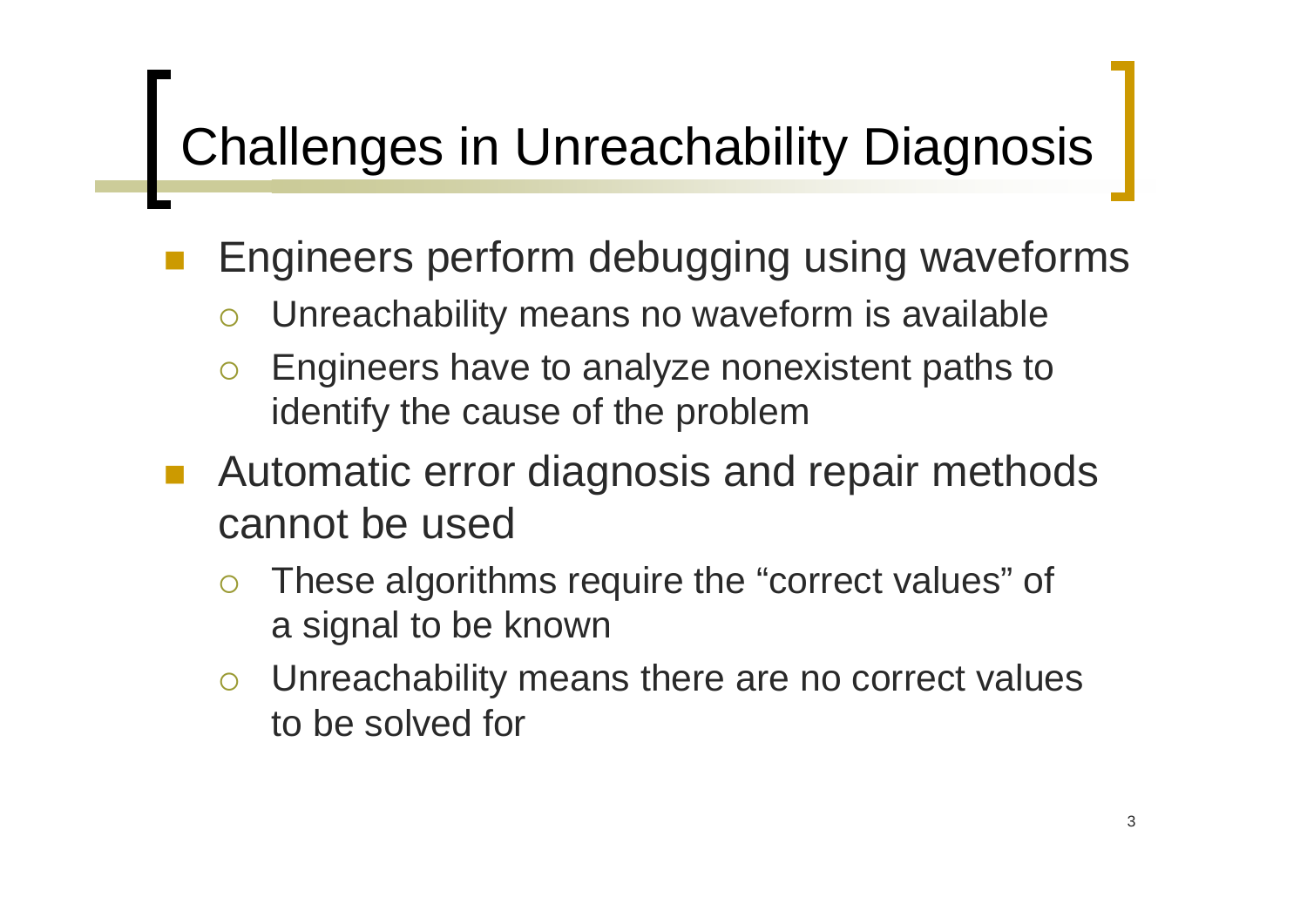## Our Contributions

- A new symbolic simulation algorithm that can explore nonexistent paths
	- ${\bigcirc}$  "Liberated variables" give the algorithm the freedom to explore new paths
	- $\circ$  Cannot be achieved using traditional synthesis-based formal methods
	- Error diagnosis is then applied to analyzing the symbolic condition to execute the target code
		- ${\color{black} \bigcirc}$  Key variables that contribute to the unreachability will be identified
		- ${\bigcirc}$ Suggested values to solve the problem is provided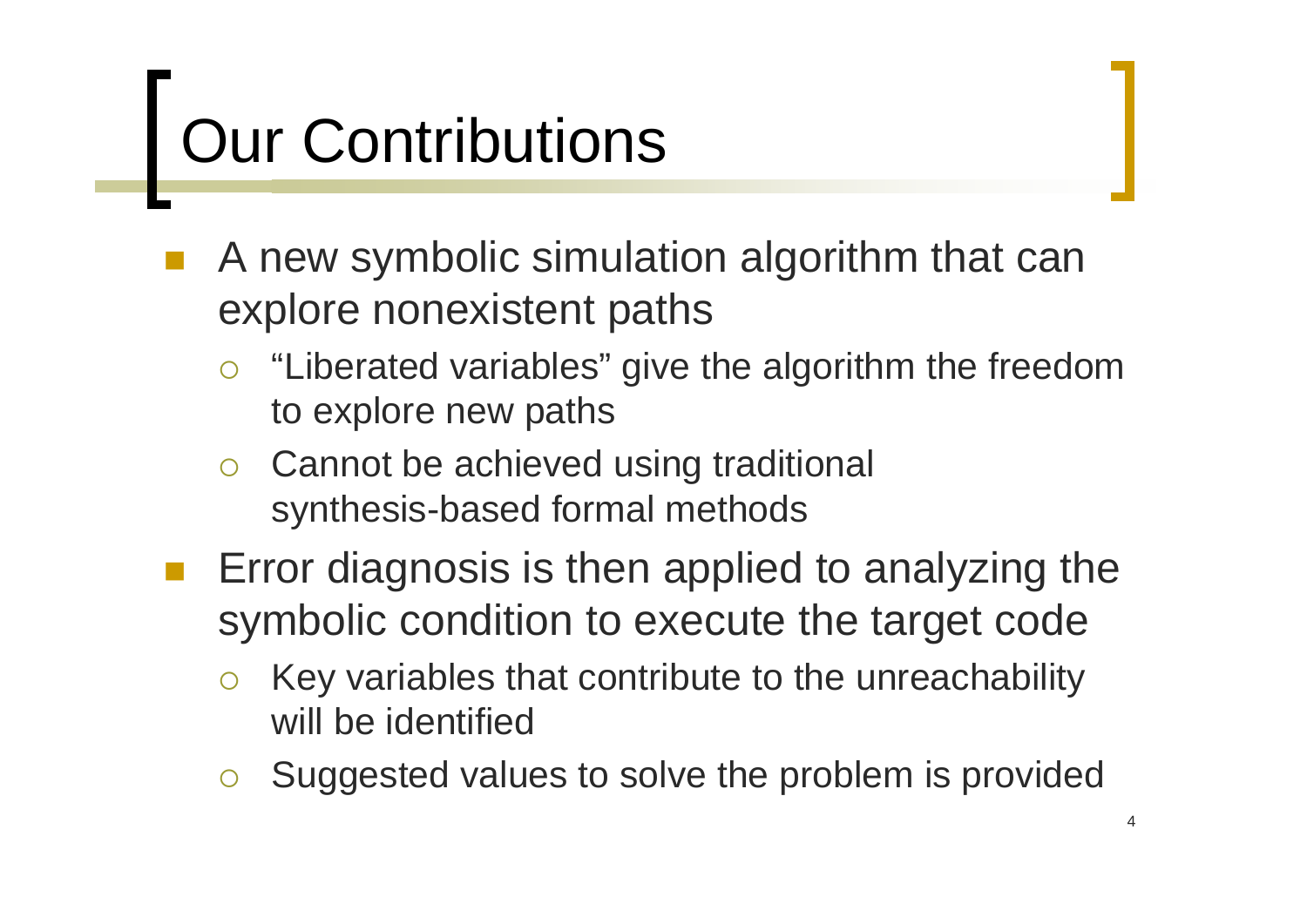## **Outline**

- p. Background – error diagnosis
- Problem formulation
- Common causes of unreachability
- **Unreachability diagnosis technique**
- Experimental results
- **Conclusions**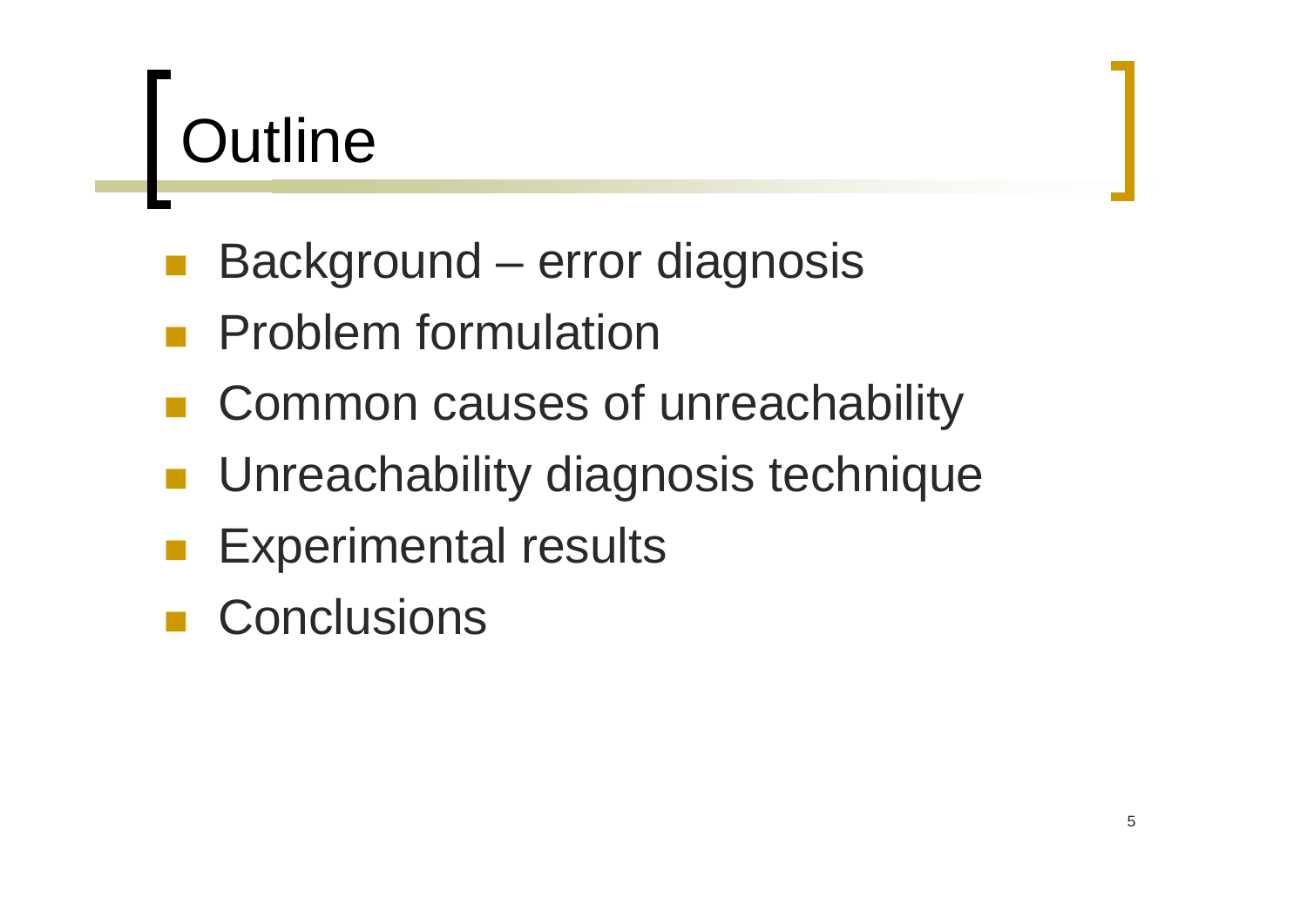#### Background - Error Diagnosis

- 1.To model errors: insert MUXes into the circuit
- 2. To limit the number of allowed errors: use an adder and a comparator
- 3. Convert the circuit to CNF
- 4. Constrain inputs/outputs using input vectors/correct output responses

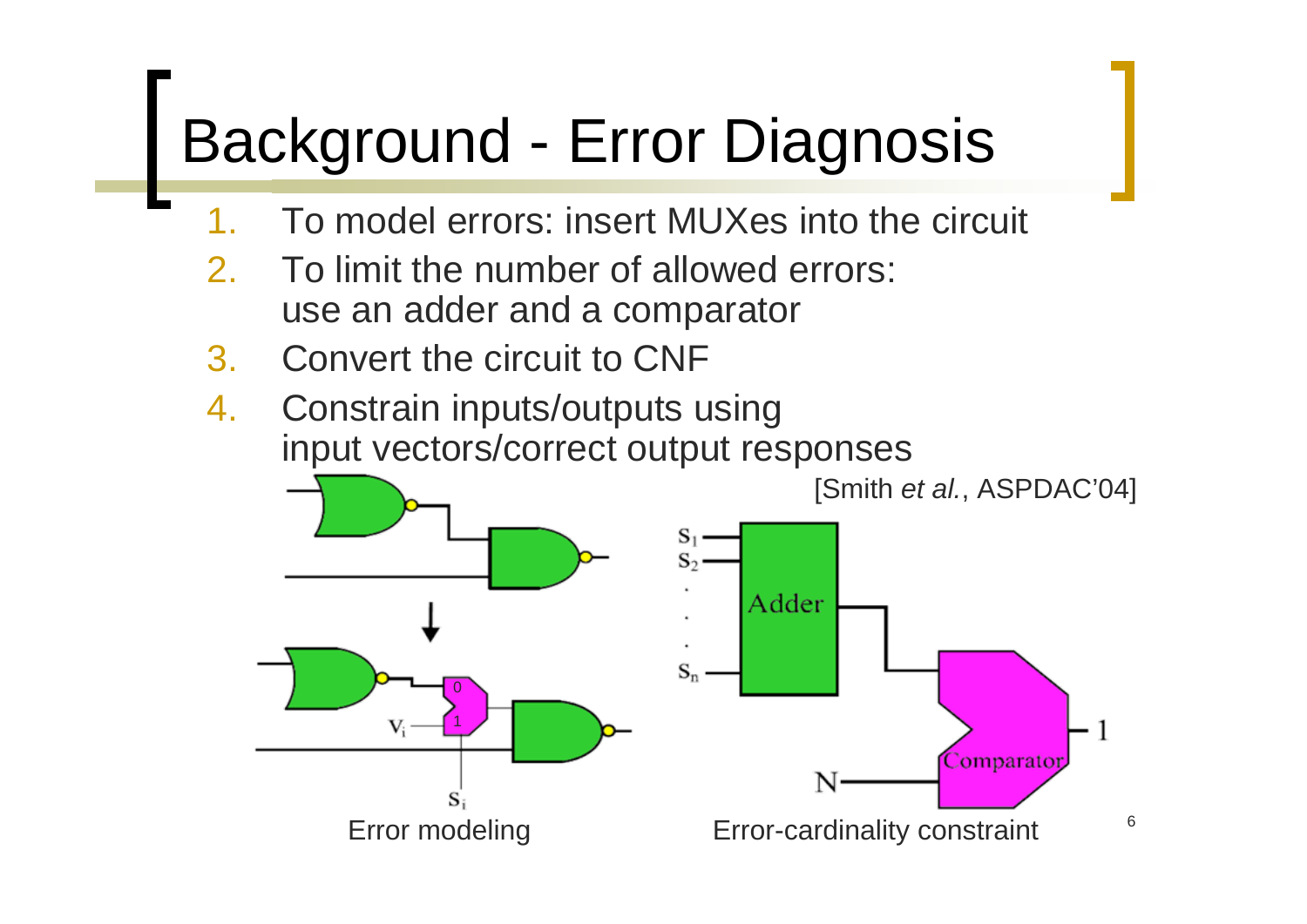## Problem Formulation

- p. ■ Given a testbench, a design, a list of liberated variables and the target unreachable code
- **Find a set of variables that contribute to** the unreachability
- Also provide suggested values to solve the problem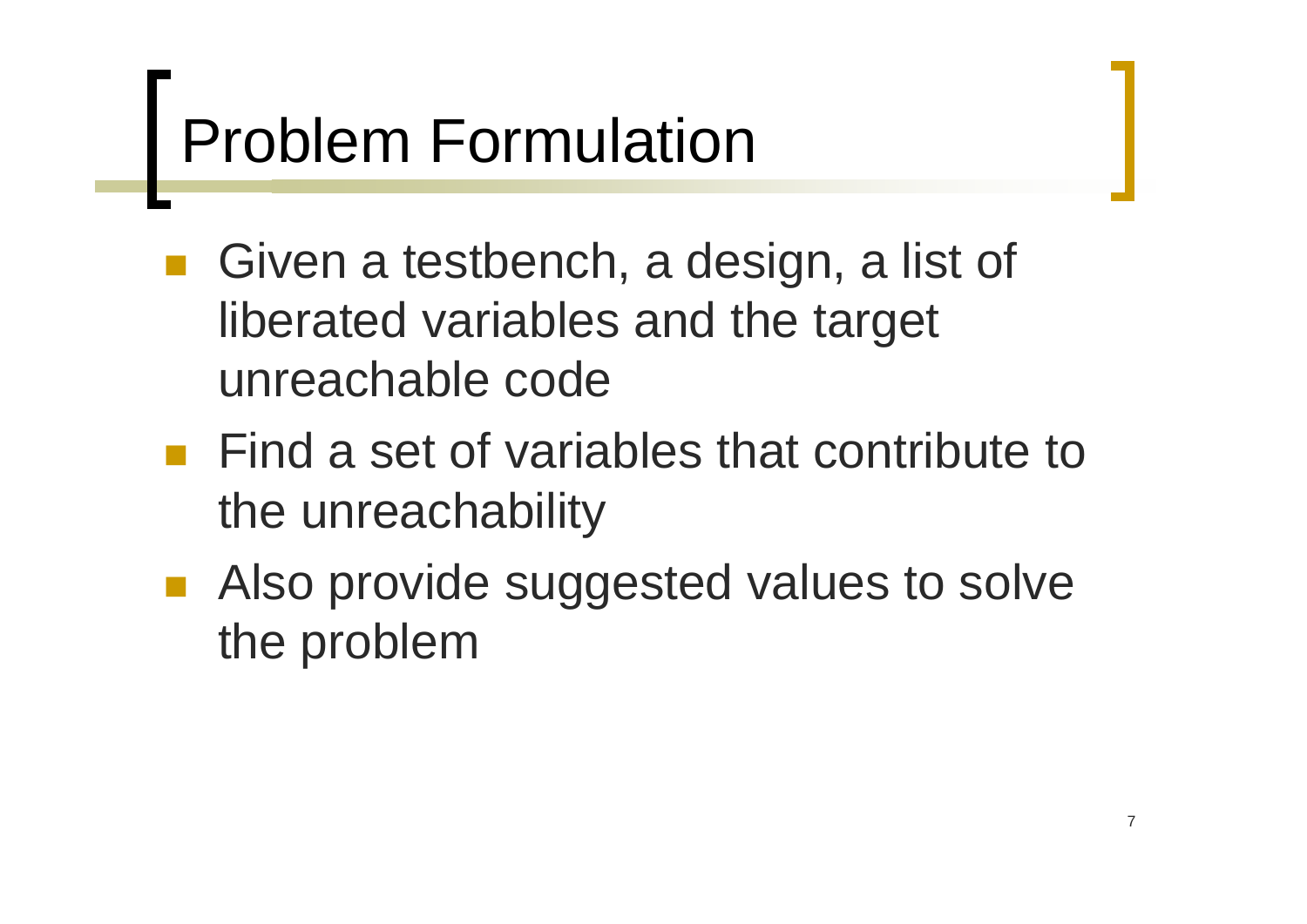#### Common Causes of Unreachability

- p. **Hardware bugs** 
	- ${\color{black} \bigcirc}$ Conflicting conditions
	- ${\color{black} \bigcirc}$ Obsolete code
- p. Design modalities
- Testbench errors
	- ${\color{black} \bigcirc}$ Over-constrained rules
- Reachability analysis limitation
	- ${\color{black} \bigcirc}$ Insufficient sequential depth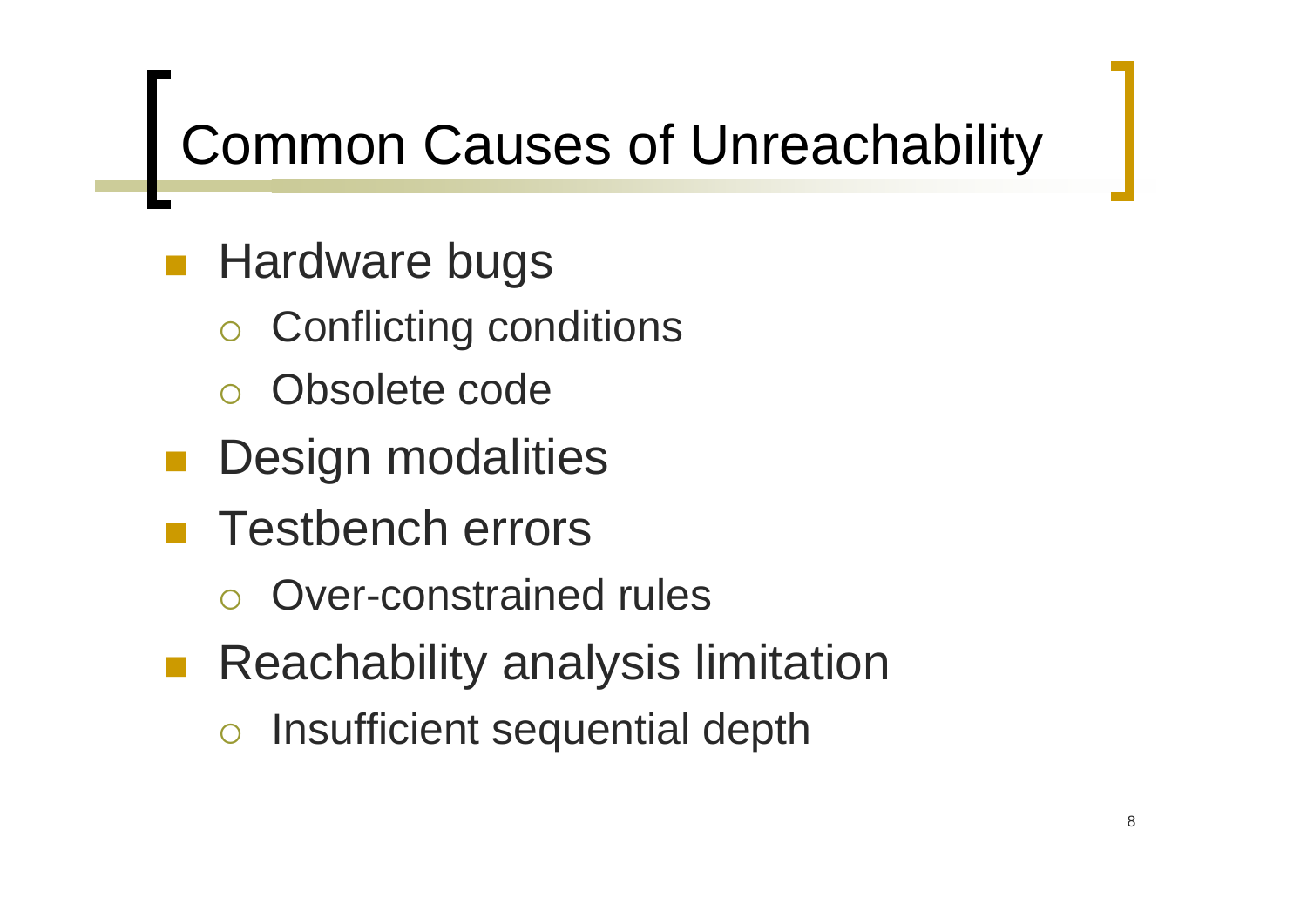#### Modified Symbolic Simulation Algorithm for Unreachability Diagnosis

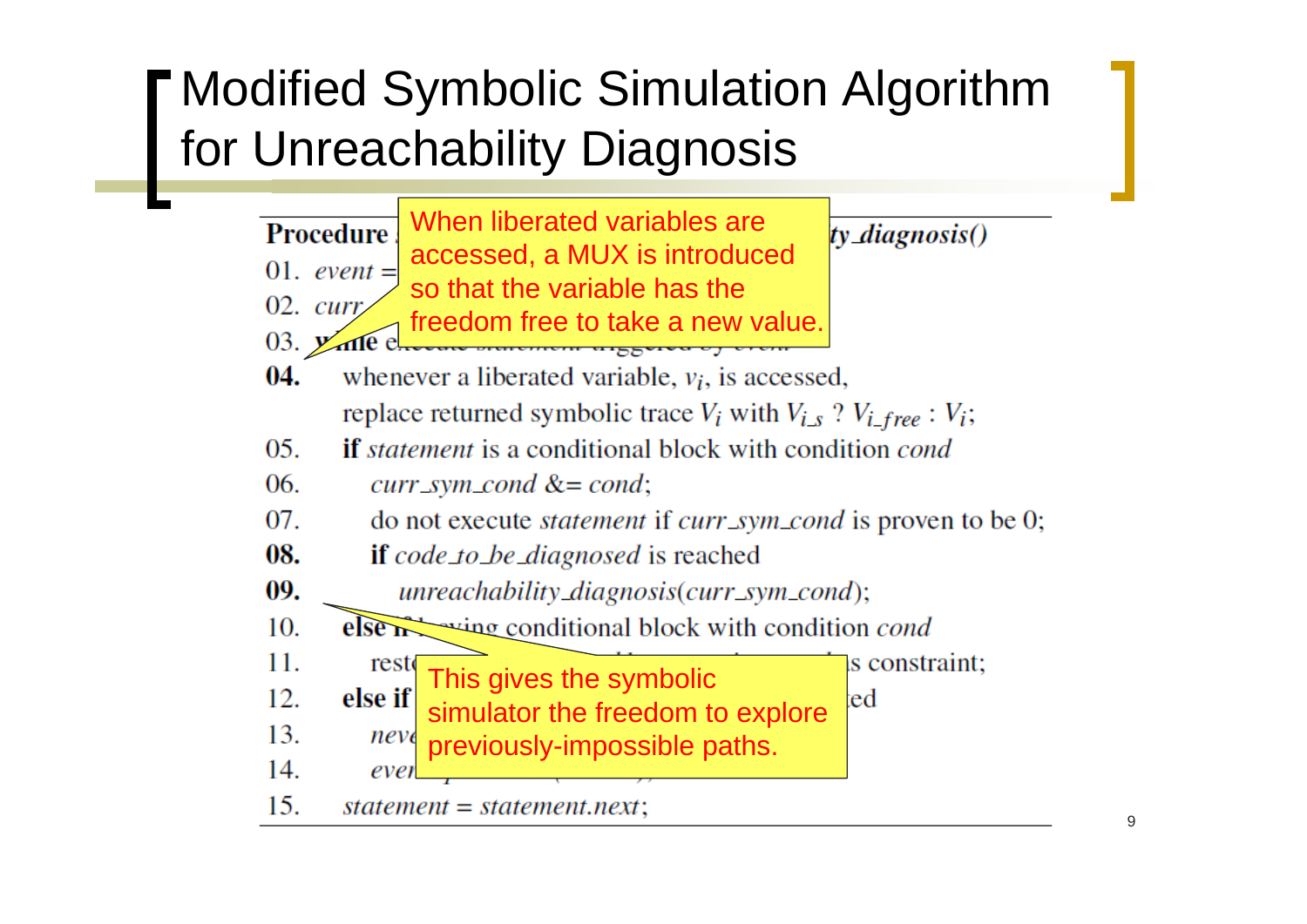## Unreachability Diagnosis – Example

```
module example;
reg mode, clk;
reg [7:0] result, a, b;
always @(posedge clk) begin
  if (mod = = 0)result= a + b;
  elseresult= a - b;
endinitial begin
   mode= 0;
   a= $random;
   b= $random;
endUnreachable code. 
                           Target of diagnosis.
```
1. Select liberated variables: mode, a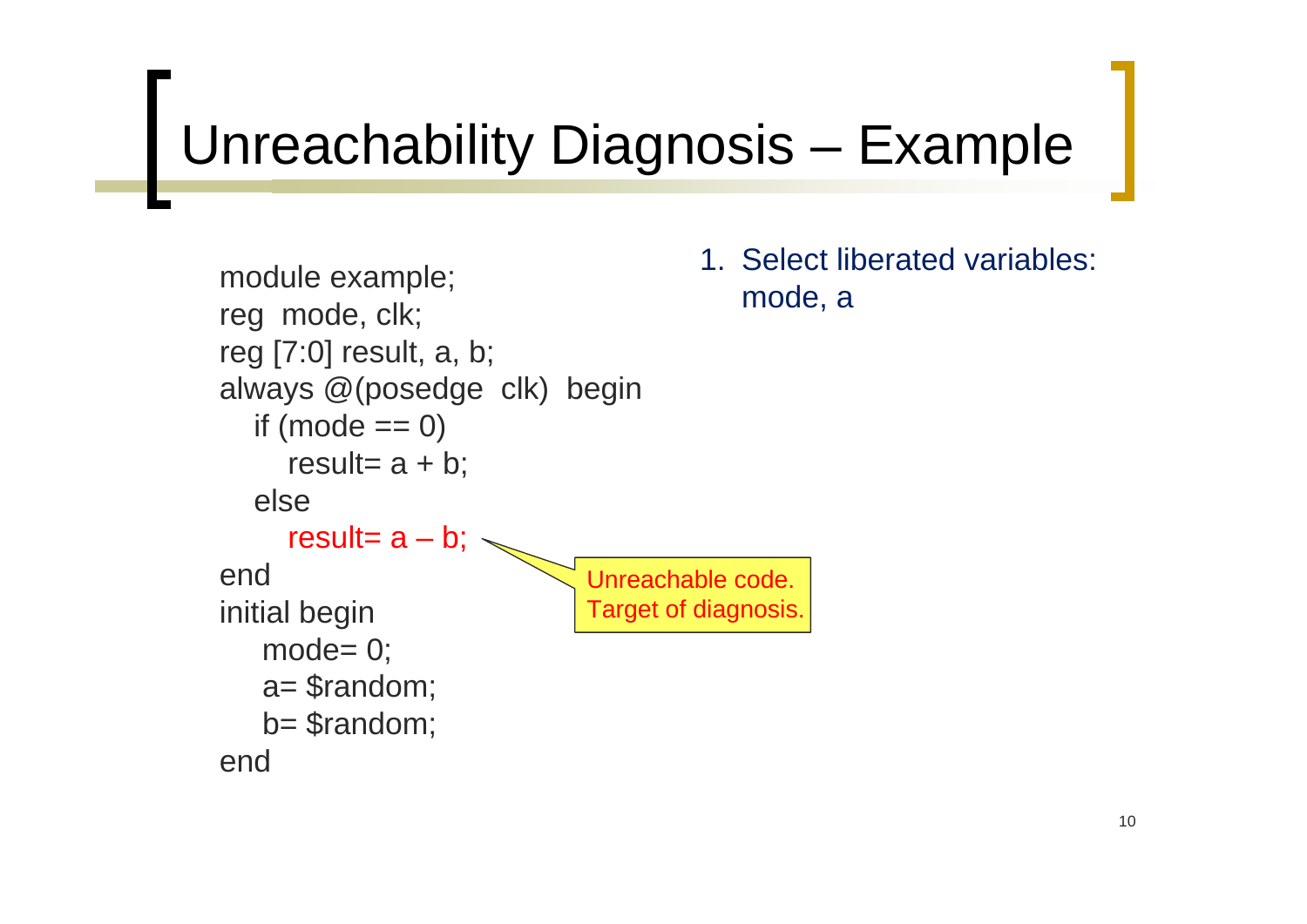#### Unreachability Diagnosis – Example

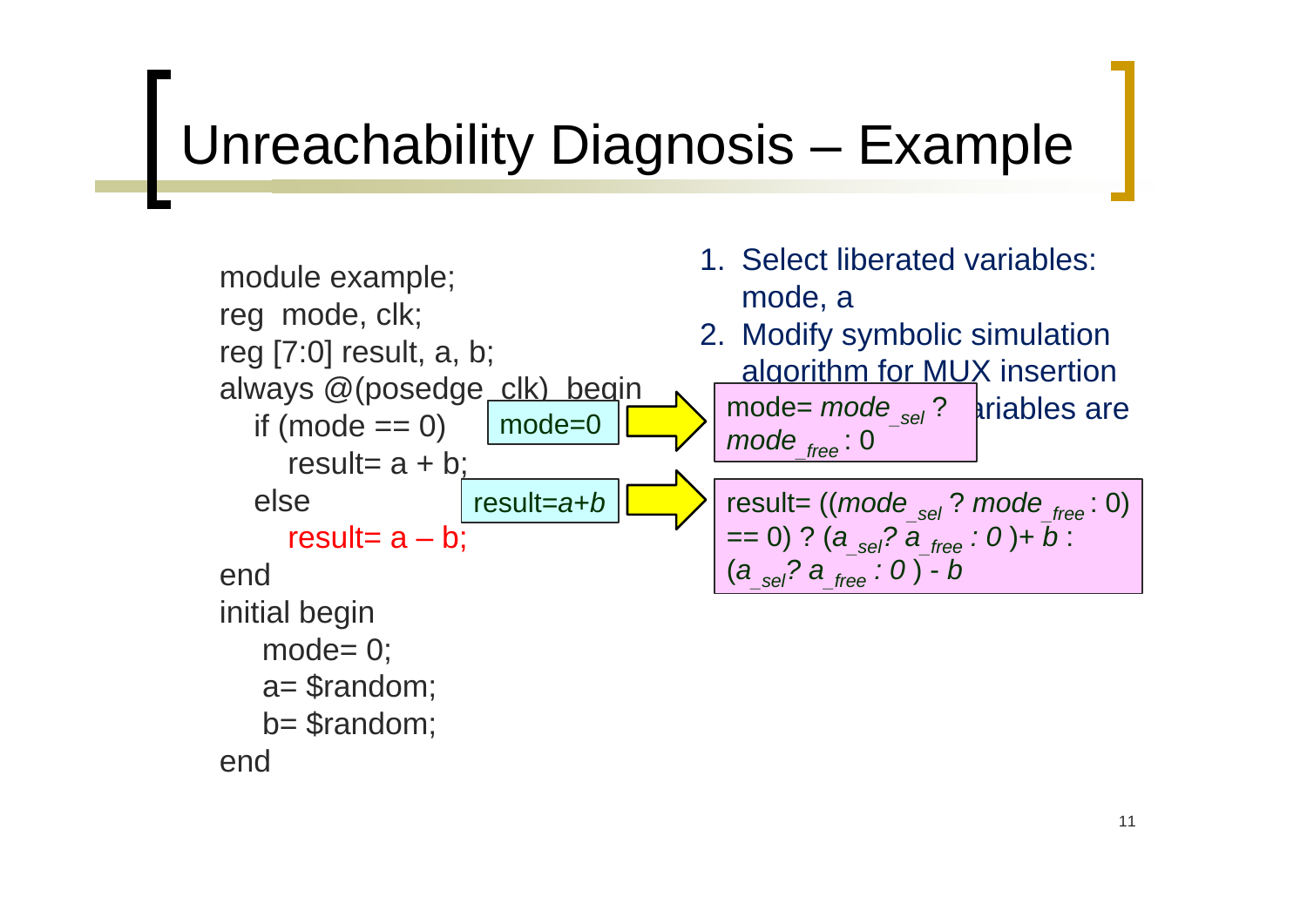#### Unreachability Diagnosis – Example

module example; reg mode, clk; reg [7:0] result, a, b; always @(posedge clk) begin if (mode == 0) result= a + b; elseresult= a – b; endinitial begin mode= 0; a= \$random; b= \$random; endmode= *mode\_sel* ? *mode\_free* : 0

- 1. Select liberated variables: mode, a
- 2. Modify symbolic simulation algorithm for MUX insertion when liberated variables areaccessed
- 3. Since symbolic condition for entering the else branch is no longer false, symbolic simulation will execute the target code under condition: ((*mode\_sel* ? *mode\_free* : 0) != 0)
- 124. Unreachability diagnosis is performed on the symbolic condition to identify the select signals to be asserted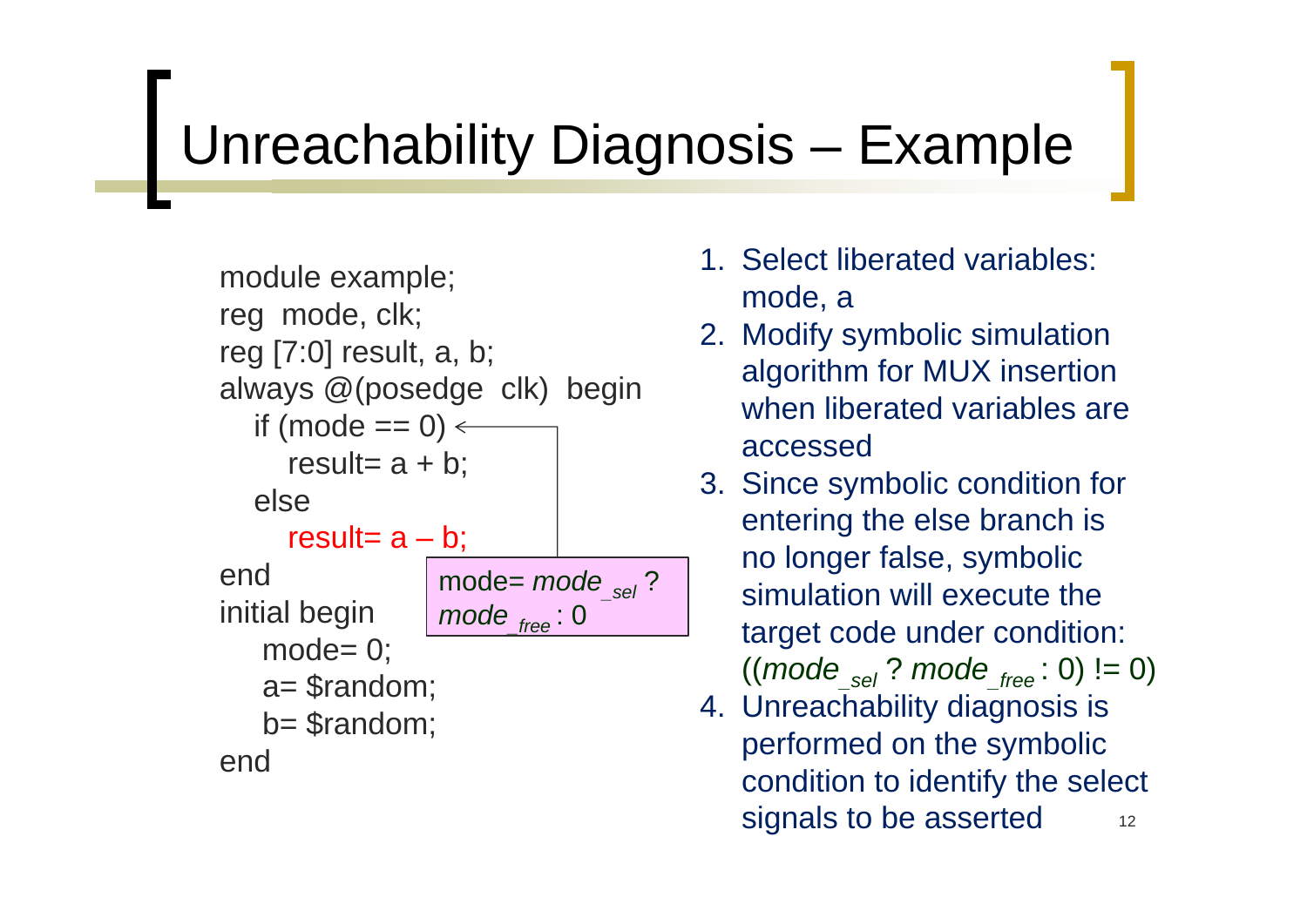## Unreachability Diagnosis - Example

- Unreachability diagnosis is performed on  $((mode_{sel} ? mode_{free} : 0) != 0)$
- A SAT solver is used to find a solution that can satisfy the condition
	- ${\bigcirc}$ In this example, *mode*  $_{sel} = 1$  and *mode*  $_{free} = 1$
	- ${\color{black} \bigcirc}$  Signal mode contributes to the unreachability
		- If its value is 1, then the code can be reached
- Similar to traditional error diagnosis, cardinality constraints are necessary
	- $\bigcirc$ To narrow down the problem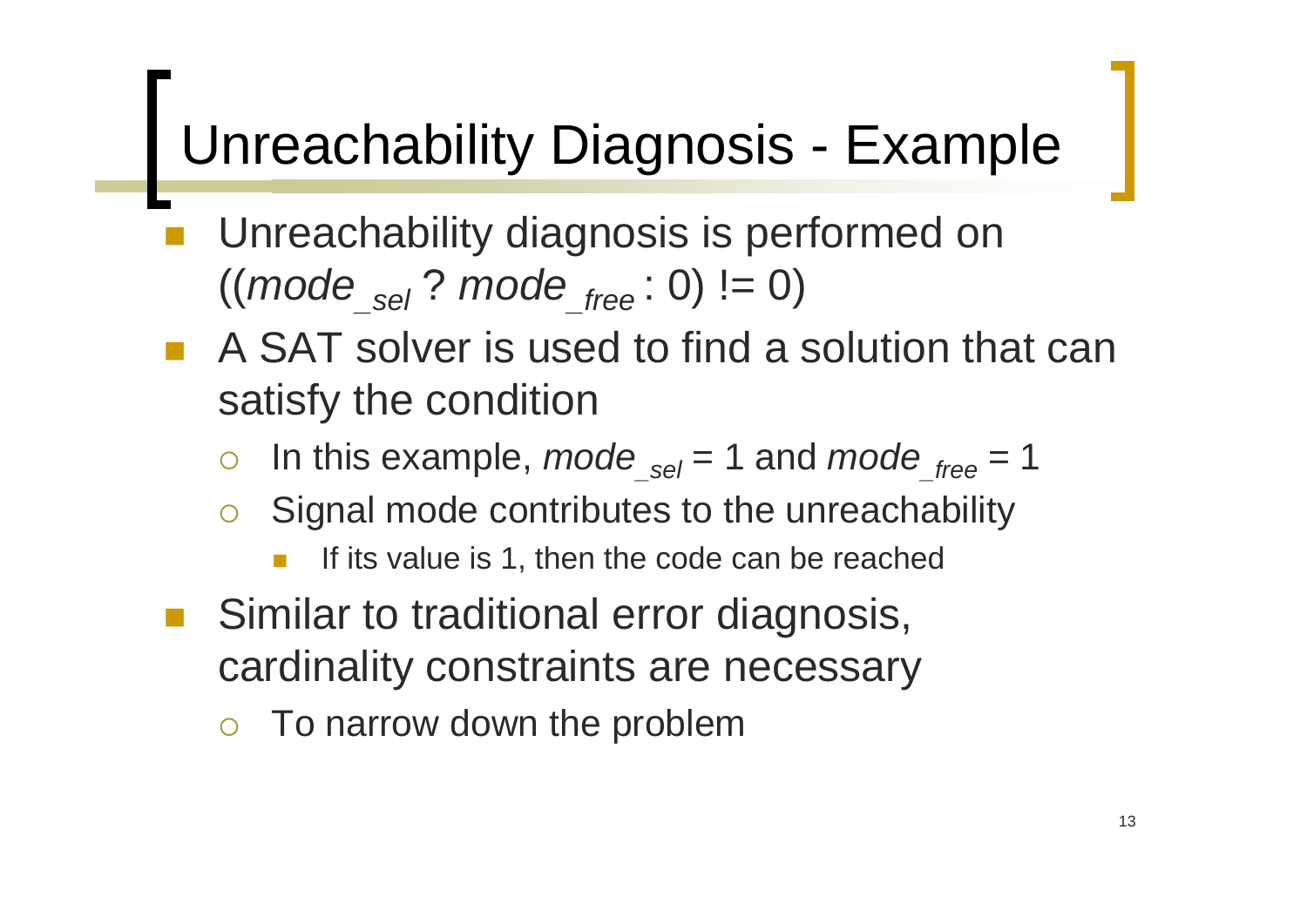## Implementation Insights

p.

Selection of liberated variables

- $\circ$  Typically involves all design variables except clocks and resets
- o Hierarchical approach can be applied
	- $\mathbb{R}^n$ Narrow down the problem to a few blocks first
	- $\mathbb{R}^n$ Then look into the blocks
- Values returned for V<sub>free</sub> are suggestions on how to fix the problem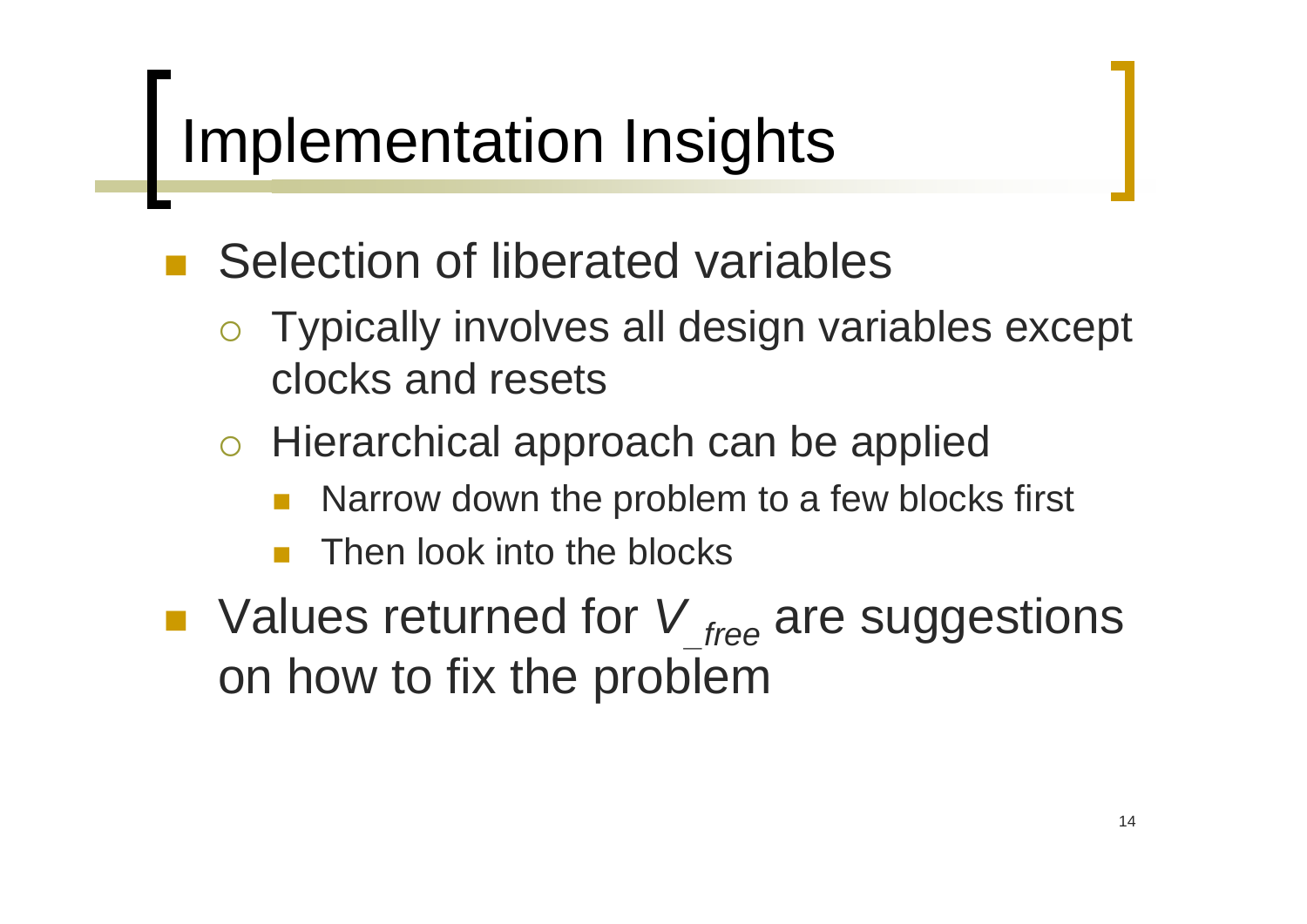#### Implementation Insights

- Shared select line/free variables can improve unreachability diagnosis performance
- For code that models hardware
	- $\bigcirc$  Variables updated at the same cycle can share the same select and free symbols
	- ${\color{blue} \bigcirc}$  At the RTL, each variable is typically updated only once at a clock
- For testbench code
	- ${\color{black} \bigcirc}$  Select lines typically cannot be shared because a variable may be updated many times at a time step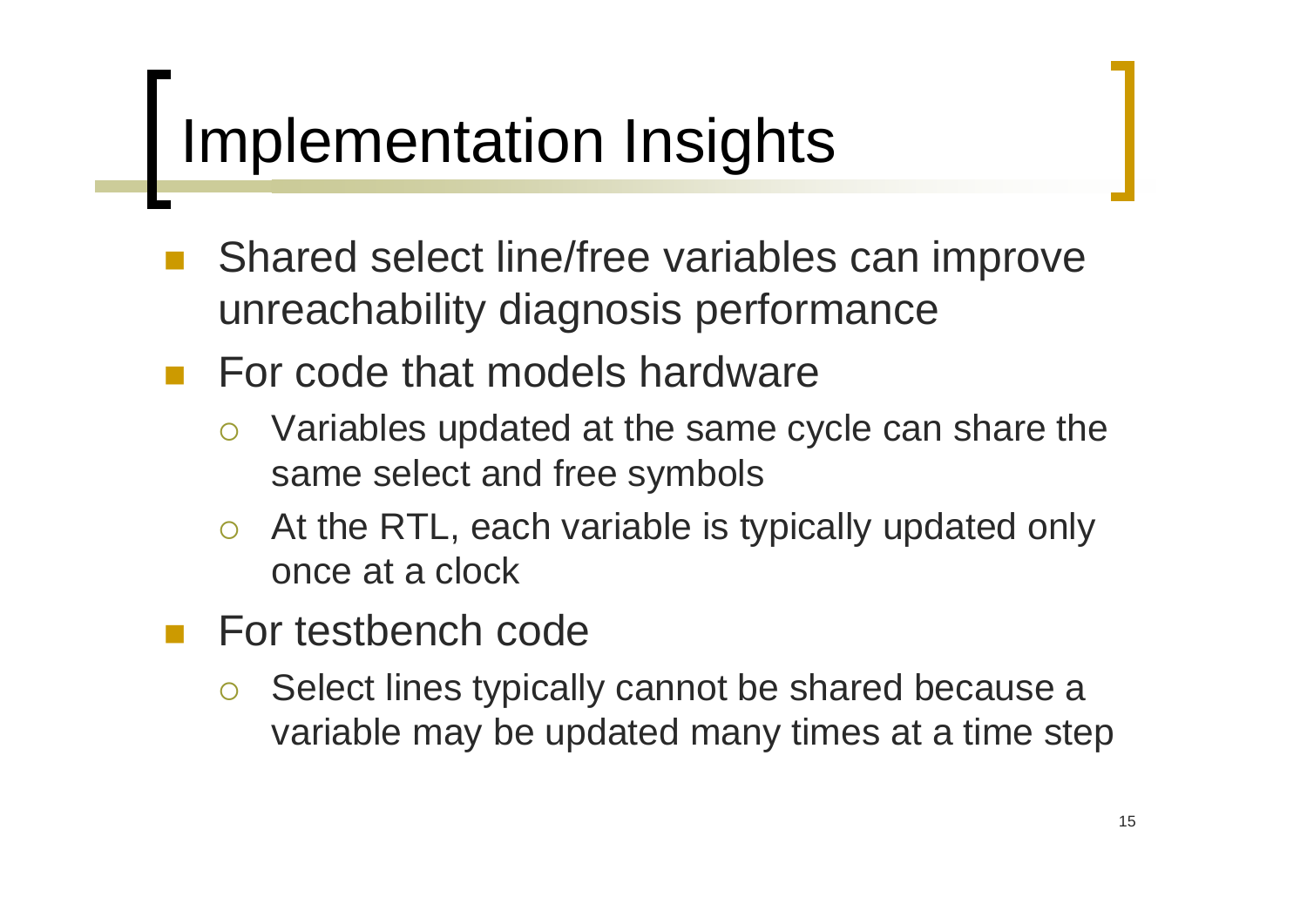#### Experimental Results

- DLX design from Bug UnderGround project in University of Michigan
	- ${\color{black} \bigcirc}$  One of the few publicly available designs that contain non-trivial dead code
	- ${\bigcirc}$  Design contains 40 bugs, but 6 of them can never be triggered
	- ${\color{black} \bigcirc}$ Goal: diagnose the causes of the 6 dead bugs
- Two industrial designs were also used
	- ${\color{black} \bigcirc}$ A block in a multimedia chip
	- ${\bigcirc}$ A block in a high-speed I/O interface design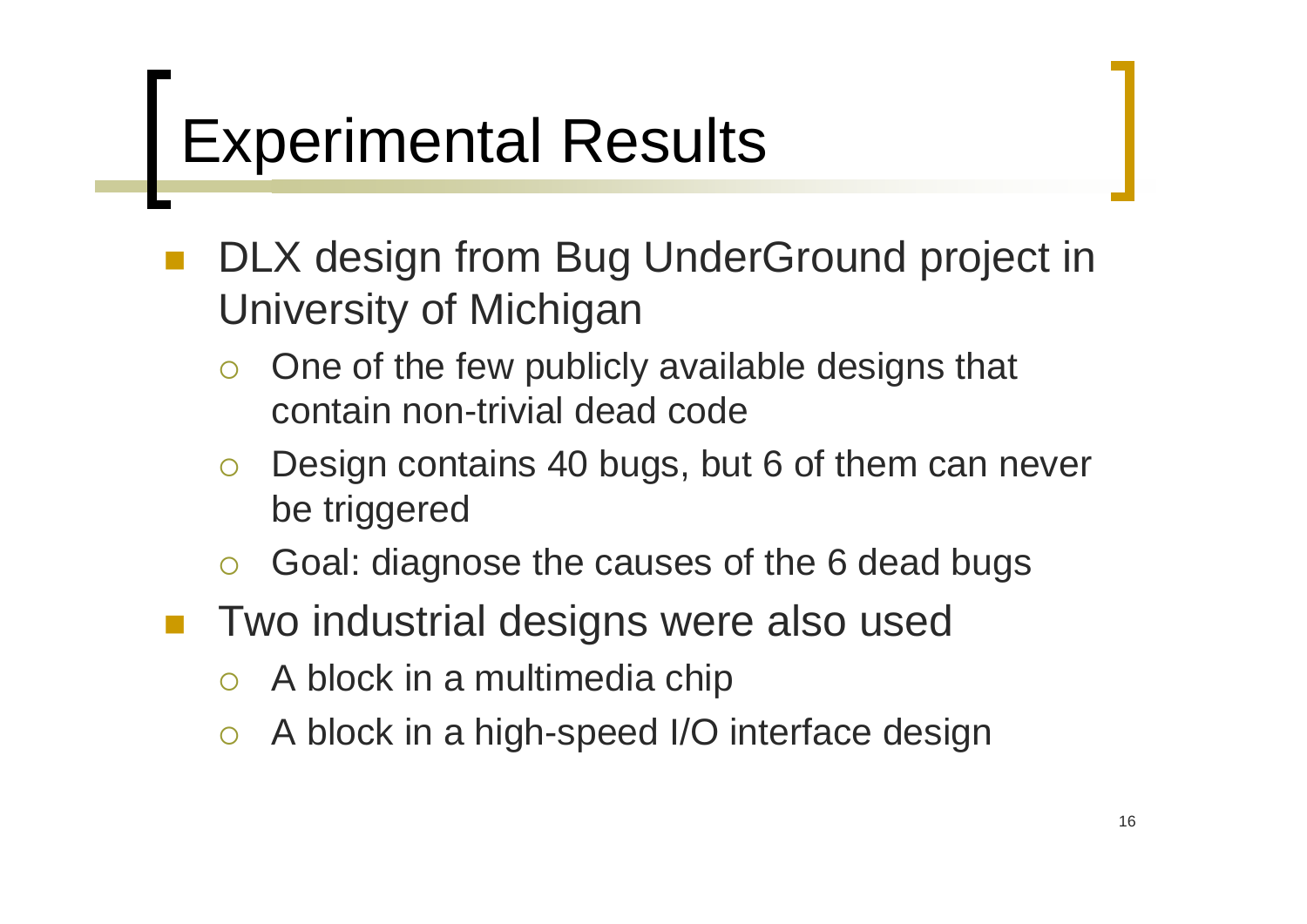#### Diagnosis Example

- $\mathcal{L}_{\mathcal{A}}$  Bug descrption: if write to r7 is followed by ADD with rt=r7 write to r14 occurs
- $\mathcal{C}^{\mathcal{A}}$  Bug triggering code: RDwire = ((IR4[`op]==`SW) && (IR4['rt]==5'd7) && (RDaddr5==5'd7) && (IR5[`op]==`ADD)) ? 5'd14 : RDaddr5;

 $\mathcal{C}^{\mathcal{A}}$ Diagnosis result: ADD is an illegal OP

```
Diagnosis: DUV.IR2, suggest
Variable DUV.IR2, at time 25<sup>0</sup>
value= 32'b00000000000000000011100000001001;
                                       <u>redor</u><br>Personal
                                      code. Correct instruction:
                                      OP=`SPECIAL_OP with
                                      subtype = ADD
```
Variable DUV.IR2, at the 305 (negedge clk, #5), value= 32'b10000000000000000000000000000000; ADDVariable DUV.IR2, at time 405 (negedge clk, #5), value= 32'b10101100000001110000000000000000; SW rt=7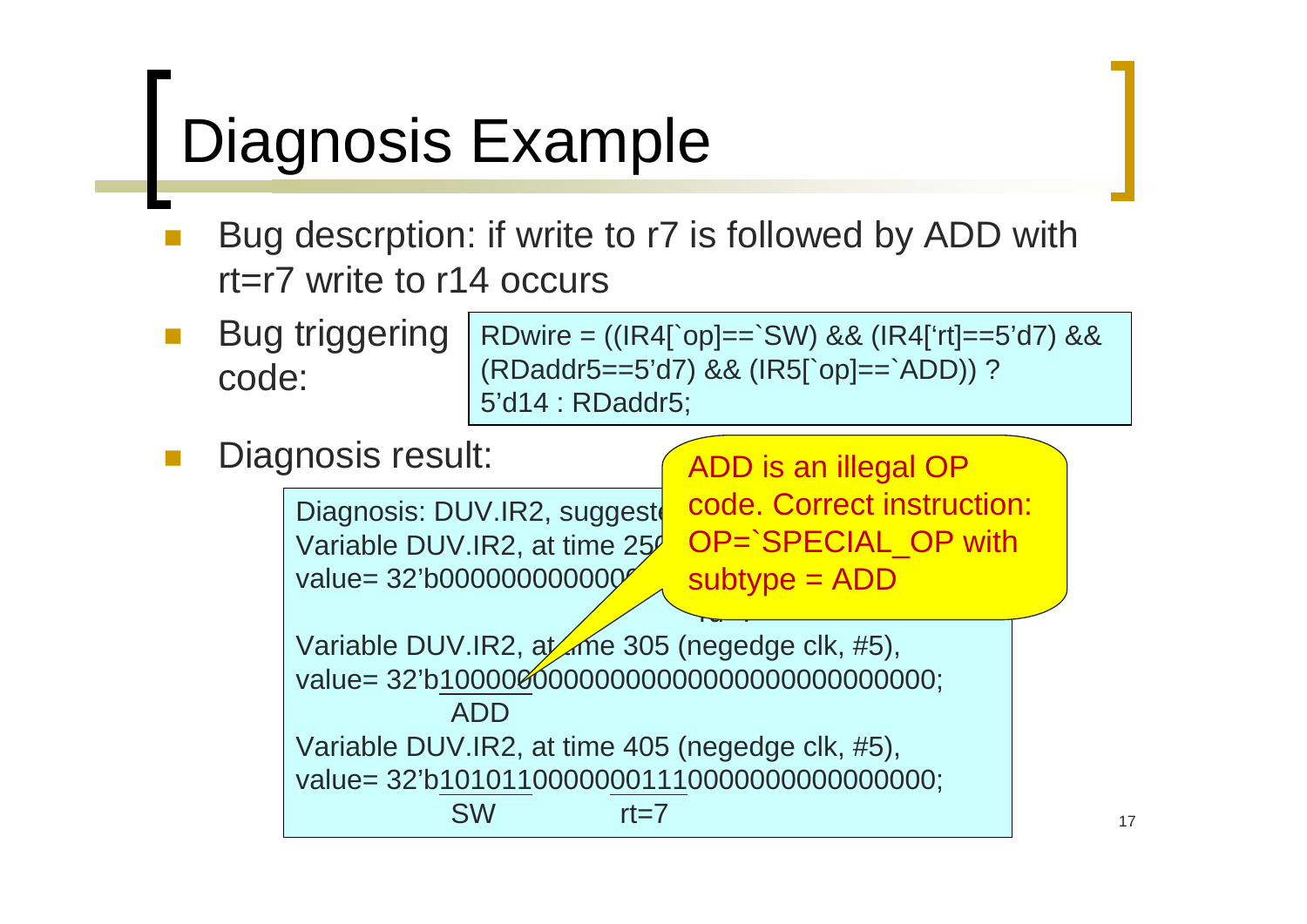## DLX Result – Full Chip

| <b>Case</b>  | <b>Runtime</b> | <b>Memory</b><br>(MB) | <b>#Liberated</b><br>variables | <b>#Diagnosis</b> |
|--------------|----------------|-----------------------|--------------------------------|-------------------|
| Bug20        | 3m20s          | 637.36                | 217                            |                   |
| Bug22        | 1m22s          | 504.95                | 216                            | $\overline{7}$    |
| Bug29        | <b>8m49s</b>   | 601.92                | 217                            | 24                |
| Bug31        | 14m45s         | 815.19                | 216                            | 5                 |
| Bug33        | 28m39s         | 1146.15               | 218                            | 1                 |
| Bug34        | 28m48s         | 1146.35               | 218                            | 1                 |
| <b>CaseA</b> | 29m17s         | 897.93                | 215                            | 8                 |
| CaseB        | 29m13s         | 887.22                | 215                            | 8                 |

CaseA and CaseB are unreachable due to over-constrained testbenches. All other cases use properly-constrained testbenches and unreachability is due to design bugs.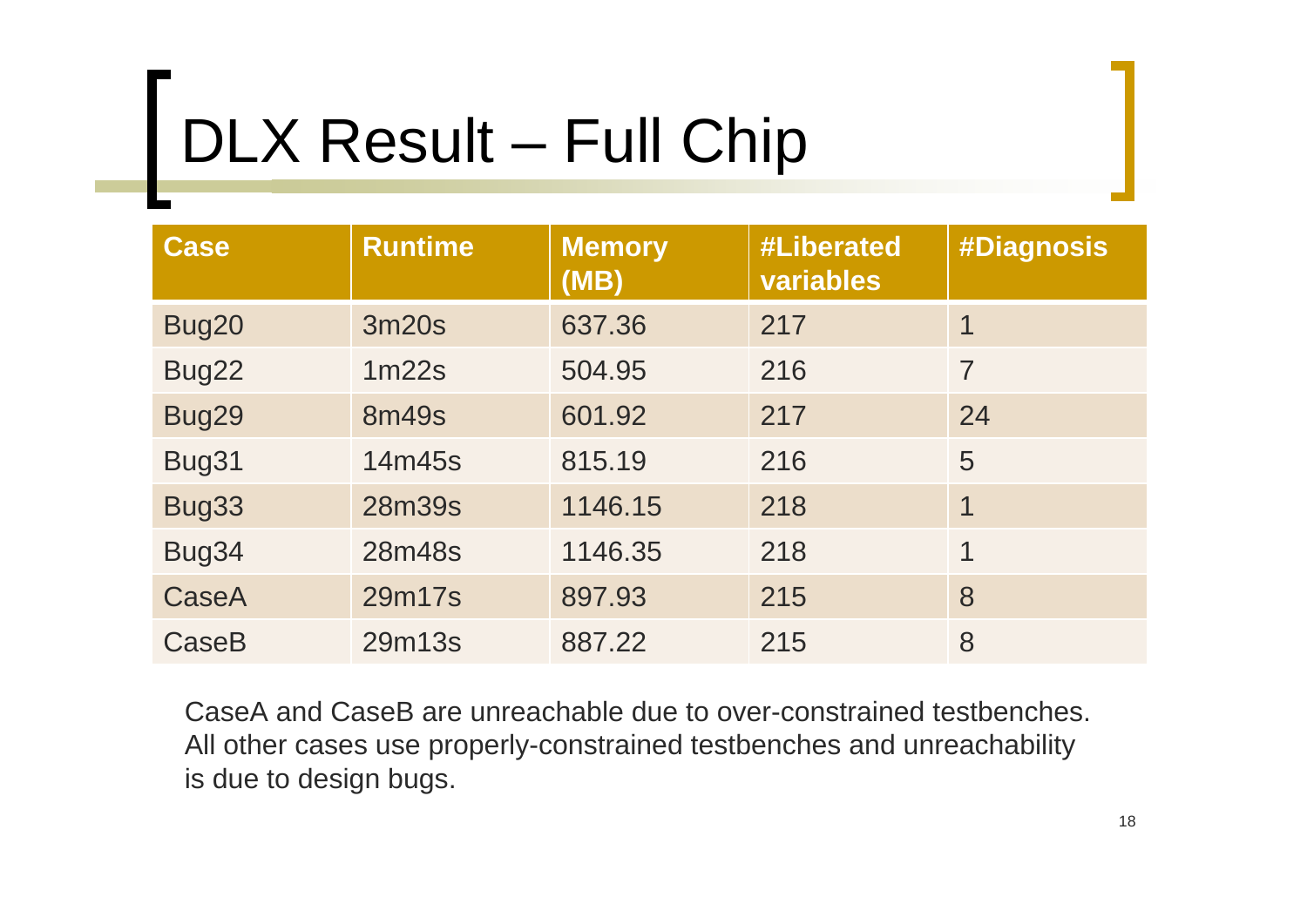# DLX Result – Buggy Module

| <b>Case</b> | <b>Runtime</b> | <b>Memory</b><br>(MB) | <b>#Liberated</b><br>variables | <b>#Diagnosis</b> |
|-------------|----------------|-----------------------|--------------------------------|-------------------|
| Bug20       | 45s            | 357.73                | 10                             |                   |
| Bug22       | <b>43s</b>     | 417.61                | 67                             | 3                 |
| Bug29       | 4m52s          | 549.41                | 68                             | 9                 |
| Bug31       | 8m1s           | 655                   | 67                             | $\overline{2}$    |
| Bug33       | 13m26s         | 584.22                | 16                             | 1                 |
| Bug34       | 13m24s         | 584.33                | 16                             | 1                 |
| CaseA       | <b>7m14s</b>   | 394.69                | $\overline{7}$                 | 1                 |
| CaseB       | 7m31s          | 394.29                | $\overline{7}$                 | 1                 |

- $\mathcal{C}^{\mathcal{A}}$ Runtime is shorter and diagnosis is more accurate
- $\mathcal{C}^{\mathcal{A}}$ Hierarchical approach can be useful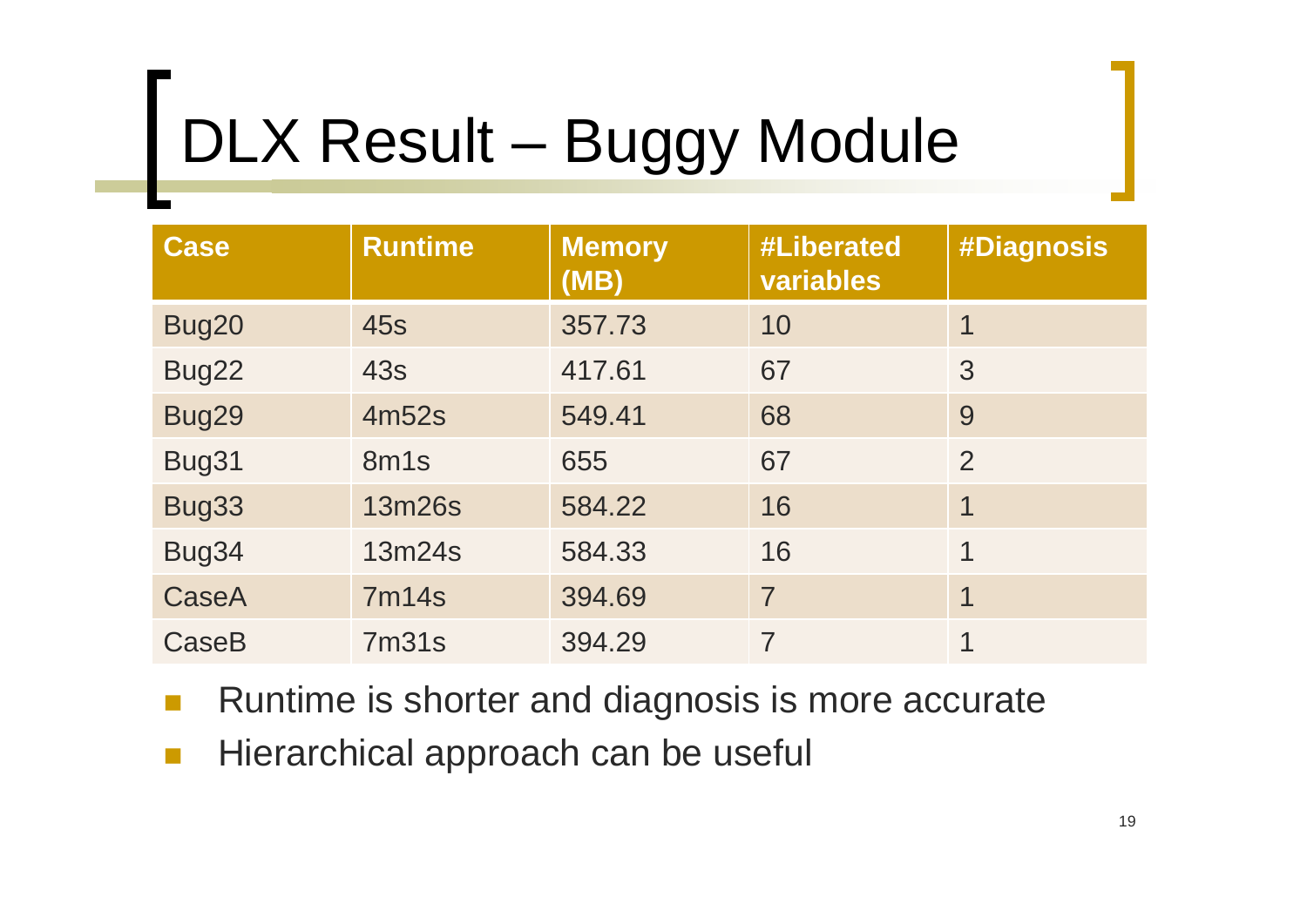## Industrial Case Result

| <b>Case</b> | <b>Lines of RTL   Runtime</b> |                   | <b>#Liberated</b><br>variables | <b>#Diagnosis</b> |
|-------------|-------------------------------|-------------------|--------------------------------|-------------------|
| DesignA     | 5074                          | 1 <sub>m34s</sub> | 236                            | 36                |
| DesignB     | 8068                          | 32m <sub>5s</sub> | 1520                           | 15                |

- Diagnosis involving 2 variables were reported for DesignA
	- ${\color{black} \bigcirc}$  Without our diagnosis, 27730 combinations of variables need to be checked
	- ${\bigcirc}$  With our diagnosis, 99.8% possible combinations can be eliminated
- Our diagnosis can narrow down the problem